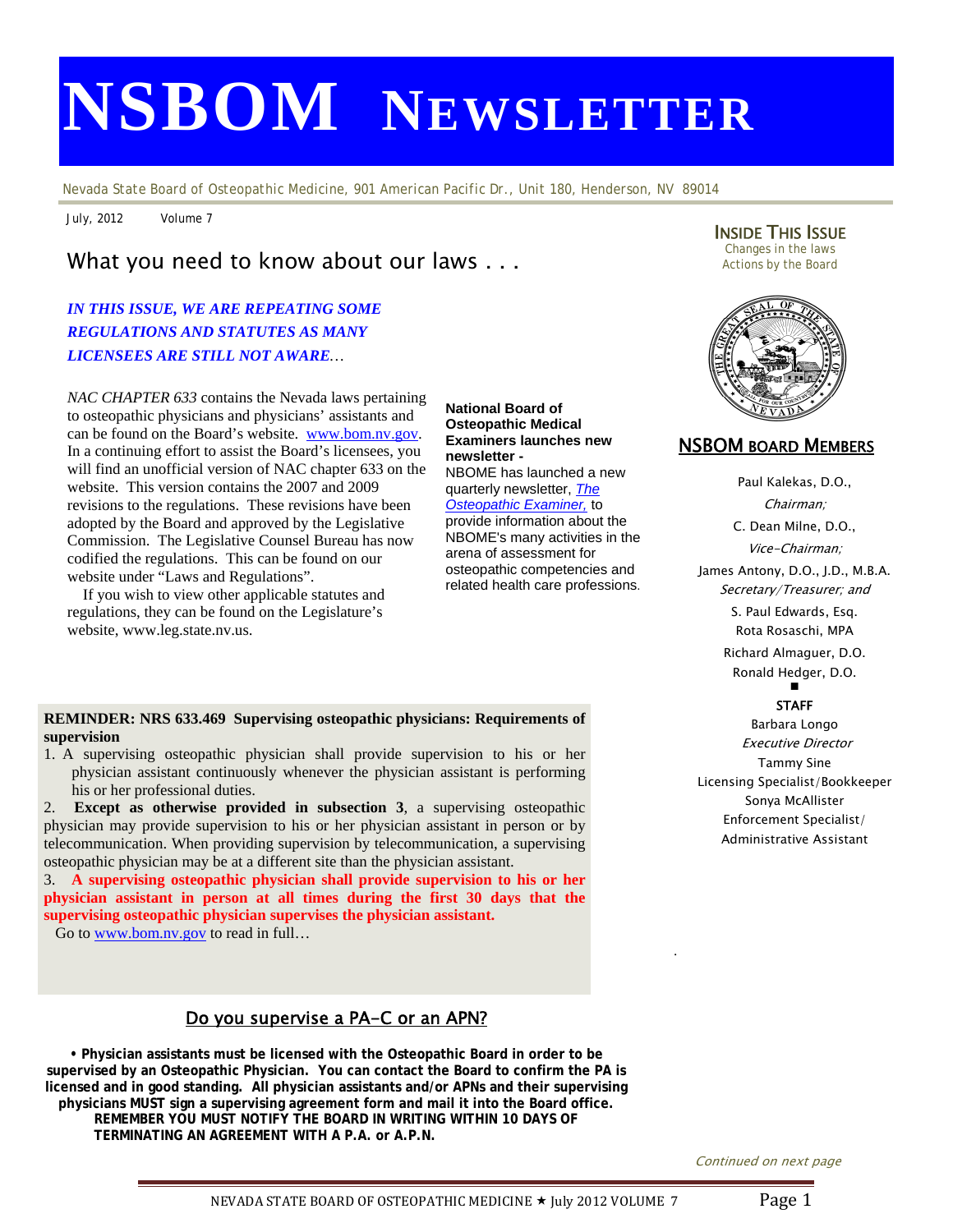## **DUIs are reportable offenses…**

#### **NRS 633.511 Grounds for initiating disciplinary action. [Effective January 1, 2012.]**

17. Failure by a licensee or applicant to report in writing, within 30 days, any criminal action taken or conviction obtained against the licensee or applicant, other than a minor traffic violation, in this State or any other state or by the Federal Government, a branch of the Armed Forces of the United States or any local or federal jurisdiction of a foreign country.

# *So what has your Board been doing lately . . .*

The statistics contained on this page indicate NSBOM and staff have not been greatly impacted by the sluggish economy and is still showing signs of a more active Board. Also, please note the NSBOM board meetings are being conducted on the 2<sup>nd</sup> Tuesday of each month at 6pm. There is no meeting in July.

# .*MANY LICENSEES ARE STILL FORGETTING ABOUT THAT "PESTY" REPORTING STATUTE*

*(NRS 633.527) . . .* Physicians and physician assistants are required to report to the Board when they are served with a summons and complaint in a medical malpractice case, as well as report any type of a disposition of that lawsuit, and whether that matter is referred to mediation or arbitration. Licensees are mandated to report such information within 45 days of notice. Physicians & Physician Assistants may be fined up to \$5,000 per violation of this statute**.**

# *HAVE YOU HEARD?*

Check out the following stats pertaining to NSBOM's **licensees** per fiscal year (July 1 through June  $30<sup>th</sup>$ ):

| <b>Licenses</b>            | 2009/10 | 2010/11        |    | 2011/12        | 2012/2013      |  |
|----------------------------|---------|----------------|----|----------------|----------------|--|
| D.O.                       | 742     | 774            |    | 808            | 820            |  |
| P.A.                       | 58      | 66             |    | 77             | 77             |  |
| Special                    | 198     | 220            |    | 190            | 190            |  |
| Inactive                   | 65      | 73             |    | 81             | 81             |  |
| DO Special                 |         | 4              |    | 3              | 3              |  |
| Temporary                  |         | $\mathfrak{D}$ |    | $\mathfrak{D}$ | $\overline{2}$ |  |
| <b>Discipline</b>          |         | 2009 2010      |    | 2011           | 2012           |  |
| Settlements                |         | 32             | 72 | 15             | 3              |  |
| <b>Hearings</b>            |         | 72             | 0  | 0              | 1              |  |
| License Surrender          |         | 1              |    |                | 0              |  |
| License Suspension         |         |                | 2  | 3              | 1              |  |
| License Denial             |         |                | 0  | 0              | 0              |  |
| Public Reprimands          |         | 2              | 0  | 0              | 0              |  |
| Private Letters of Warning |         |                | 74 | 26             | 9              |  |
| Probation                  |         |                |    | 2              | 3              |  |

 (Please note, the Board was only given the authority to write private letters of warning by the 2009 Legislature.)

### **REMINDER: CME REQUIREMENTS**

We have had a lot of calls regarding CME requirements. These requirements have not changed and are as follows: DOs need proof of 35 credits with 10 of them AOA category 1A or AMA category 1**.** PAs need 20 hours of CME. **CMEs must be taken in the calendar year January 1, 2012 thru December 31, 2012. If you are included in the 33% CME audit, CME proof must be received before your license renewal is approved and your licensee card is mailed.**

## **Senate passes Food and Drug Administration Safety and Innovation Act**

On Thursday, the U.S. Senate passed its version of S. 3187, the Food and Drug Administration Safety and Innovation Act. Three amendments were passed of interest to state medical boards. Sen. Joe Manchin's (D-WV) amendment classifies any substance containing hydrocodone as a schedule II drug. Sen. Rob Portman's (R-OH) amendment, the Interstate Drug Monitoring Efficiency and Data Sharing Act of 2012, directs the U.S. Attorney General to establish national interoperability standards to facilitate the exchange of prescription information across state lines by states receiving grant funds under the Harold Rogers Prescription Drug Monitoring Program. Sen. Portman's other amendment, the Synthetic Drug Abuse Prevention Act of 2012, adds synthetic drugs to the Schedule 1 classification of the Controlled Substances Act. The House of Representatives is expected to vote on its version of the bill later this summer.

**There is a New Campaign and Hotline to Combat Illegal Medical Activity in Nevada To download campaign materials visit:** 

**http://www.unr.edu/latinocenter/medicosclandestinos/english/materials.html**

**The awareness campaign has multiple components. Bilingual posters and brochures will be istributed across the state at various businesses and to targeted organizations. The brochure provides information about unlicensed doctors, how to detect a certified physician and where to go to get help or additional information. The brochure is meant to give people the knowledge they need to make an informed decision when choosing a physician or undergoing a medical procedure. Another important component of this campaign is the Community Health Resource List which is available on our website and it includes what we believe to be a thorough list of health-related resources across the state.**